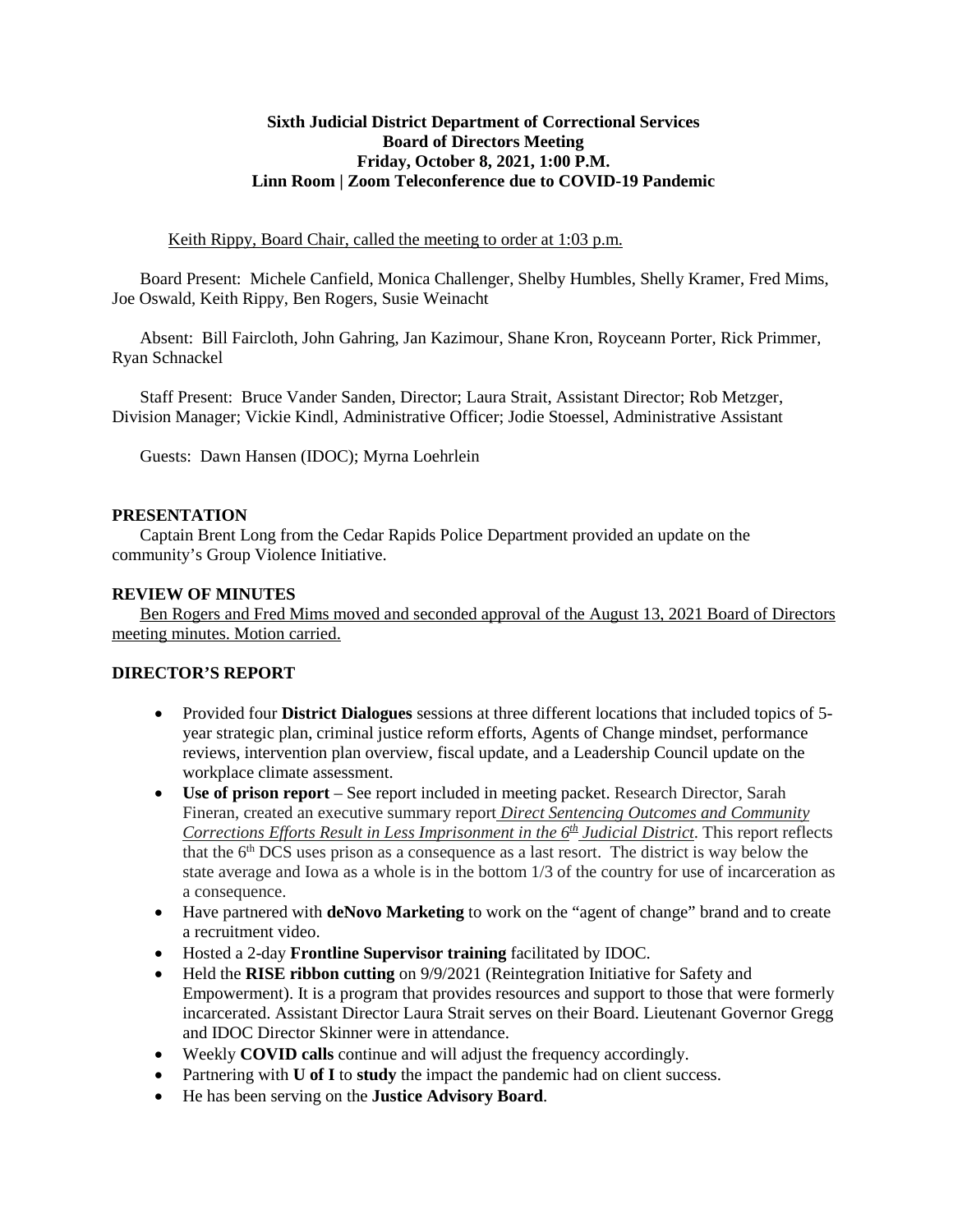#### **BOARD OF DIRECTORS MEETING MINUTES October 8, 2021 – Page 2**

- Will be partnering with the **Cedar Rapids Public Library** regarding their new initiative of a "human library". Members will be able to check out a human being (e.g. formerly incarcerated individual, a homeless person, a person with substance abuse issues, etc.) and listen to their story.
- Will be assisting with the **Expungement Clinic** and providing a consumer base**.**
- Legislative Night will be Thursday, November 4<sup>th</sup> from 5:30-7:30 p.m. All Board members are invited to attend.
- Four (4) individuals will be attending the upcoming **APPA Executive Summit**. The district also plans to sponsor two more staff to attend the APPA Leadership Institute next year.

### **FINANCIAL REPORT**

Vickie Kindl, Administrative Officer, provided a budget update.

Ben Rogers and Monica Challenger moved and seconded approval of the August Financial Report as presented. Motion carried.

### **ADVISORY COMMITTEE REPORTS**

- Client Services (last meeting on  $10/5/2021$ ) Have had trouble getting a quorum the last two meetings. Are focusing efforts on providing a professional development event for Spring 2022 on the topic of human trafficking.
- Cultural Competency (last meeting on  $9/30/2021$ ) Looking forward to collecting client feedback via a survey related to racial disparity treatment once the COVID impact survey is complete. Continue to offer Implicit Bias training and other professional development opportunities related to DEI. See also director's update.
- Law Enforcement (next meeting on  $9/1/2021$ ) No updates since last meeting. Updated minutes were included in the meeting packet. Continue to talk about recruitment and hiring processes to get qualified applicants and a diverse workforce.
- Northern (next meeting  $10/19/2021$ )
- Southern (next meeting on  $12/14/2021$ ) No updates since last meeting. October  $12<sup>th</sup>$  meeting was canceled due to the All Department Picnic. Updated minutes were included in the meeting packet.

## **BOARD BUSINESS**

### 1. **Board bylaws**

Board bylaws are required to be reviewed every 3 years. Discussed proposed changes to include: 1) changed timeline of membership from January 15 to March 31; 2) updated census information for weighted vote; and 3) updated authorization of contracts parameters to "over \$50,000 or when there has been a change in language to existing contracts" to reflect what the Board previously approved.

Shelby Humbles and Susie Weinacht moved and seconded to approve the Board bylaws as presented. Motion carried.